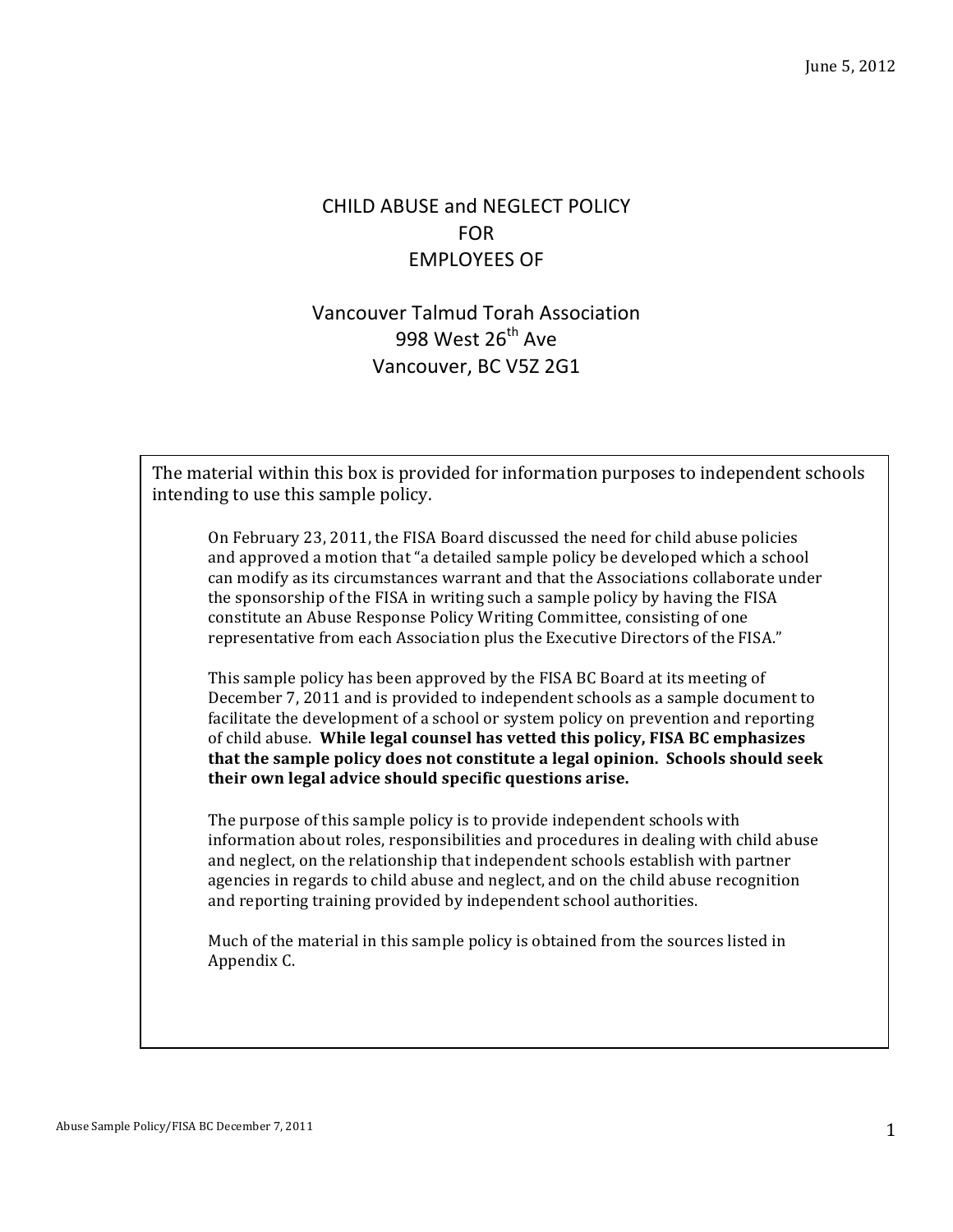# *Table of Contents*

|                                                                                       | 1. Preamble                                                                                                                                                 | 3              |  |
|---------------------------------------------------------------------------------------|-------------------------------------------------------------------------------------------------------------------------------------------------------------|----------------|--|
|                                                                                       | 2. Purpose                                                                                                                                                  | 3              |  |
|                                                                                       | 3. Guiding Principles                                                                                                                                       | 3              |  |
|                                                                                       | 4. Procedures on Reporting Child Abuse and/or Neglect Involving Parents<br>or Parental Failure to Protect a Child                                           | $\overline{4}$ |  |
|                                                                                       | 5. Procedures Where Allegations of Child Abuse are Made Against Independent<br>School Staff, Volunteers, Contract Service Providers or Others in the School | 5              |  |
|                                                                                       | 6. Duty to Report Professional Misconduct                                                                                                                   | 6              |  |
|                                                                                       | 7. Protocols on Relationships with Partner Agencies                                                                                                         | 7              |  |
|                                                                                       | 8. Staff Training and Review                                                                                                                                | 7              |  |
|                                                                                       | 9. Quick Reference on Abuse Indicators                                                                                                                      | 8              |  |
| Appendix A: Contact information for Partner Agencies with Respect to Child Abuse<br>9 |                                                                                                                                                             |                |  |
|                                                                                       | Appendix B: Frequently Asked Questions:                                                                                                                     |                |  |
|                                                                                       | What is Child Abuse and what are possible indicators?<br>1)                                                                                                 | 10             |  |
|                                                                                       | 2)<br>Under what conditions is there a duty to report?                                                                                                      | 14             |  |
|                                                                                       | 3)<br>What should be reported?                                                                                                                              | 15             |  |
| 16<br>Appendix C: Legislation and Government Protocols                                |                                                                                                                                                             |                |  |
|                                                                                       | 17<br>Appendix D: Glossary/Definitions                                                                                                                      |                |  |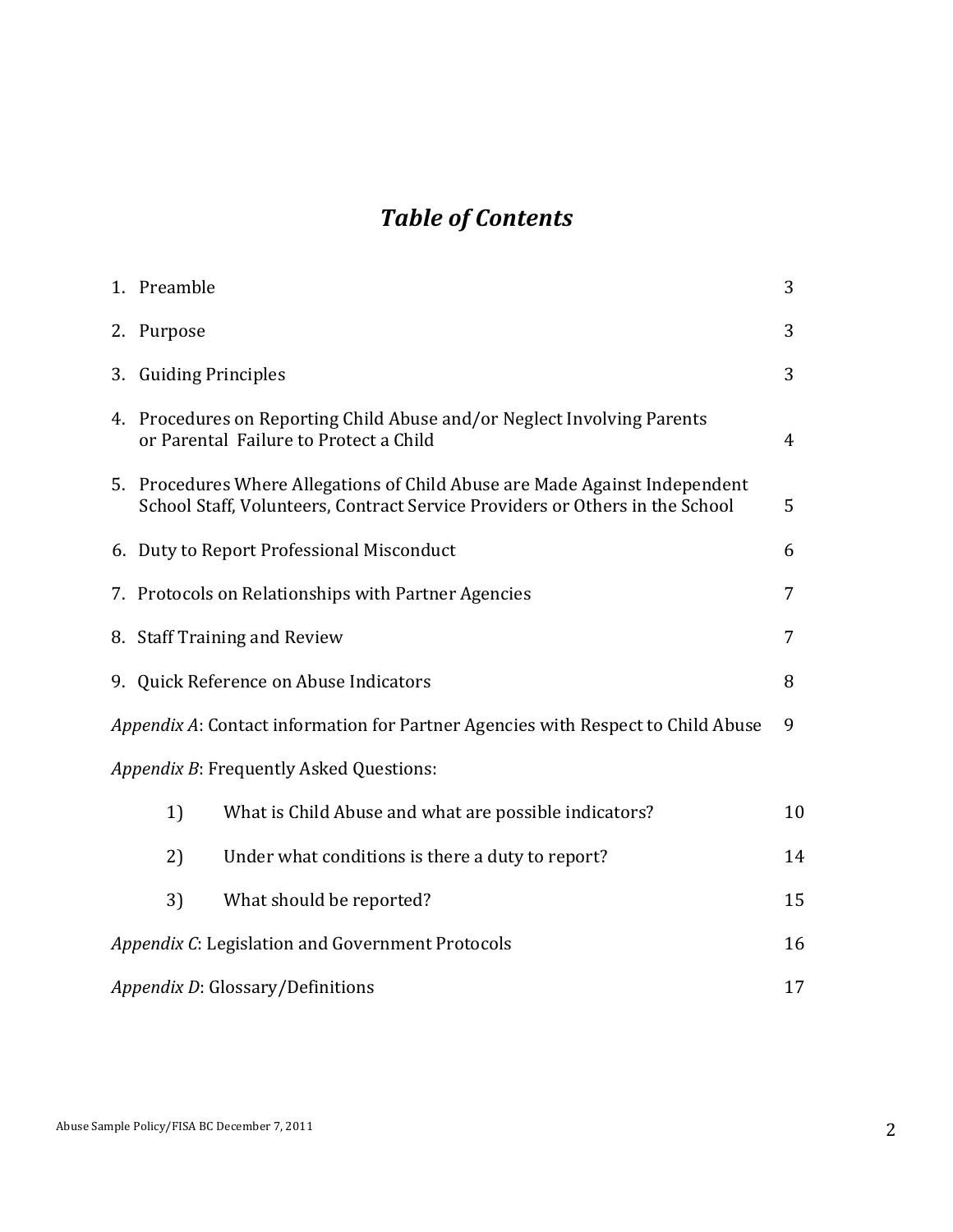## June 5, 2012 Vancouver Talmud Torah Association

# Child Abuse and Neglect Policy for Employees

## **1. Preamble**

Ensuring that a School Authority has policies and procedures in place to respond promptly and effectively to incidents of child abuse and neglect is a responsible approach to protecting students as well as the interests of the School Authority. This document provides guidelines for independent schools when establishing policy and responding to child abuse and neglect.

This document underscores the importance of a collaborative approach between independent school authorities and personnel, the Ministry of Children and Family Development, and the police to respond effectively to incidents of suspected child abuse and neglect and to ensure that children are protected.

[ABC School] is committed to the prevention of child abuse and the enhancement of the well-being and safety of the students entrusted to its care. This commitment is made first and foremost as an ethical and legal responsibility, but is also recognized as a response to government and societal expectations for the well-being and safety of students.

## **2. Purpose**

The purpose of this policy is to provide specific guidance to the employees of [ABC School] in fulfilling the commitment to assist in child abuse prevention and in providing reporting protocols if child abuse is suspected or known to have occurred.

[ABC School] may add, modify, or remove portions of this Child Abuse and Neglect Policy for Employees when it is considered appropriate to do so, and any such changes will be effective upon giving notice of the revised policy. The most recent update of this Child Abuse Prevention Policy for Employees can be found in the [Staff Manual Policies and Procedures Manual] of [ABC School] or is available from the administration.

## **3. Guiding Principles:**

The following guiding principles are provided to inform all parties serving children and families.

- The safety and well-being of children are the paramount considerations.
- Children are entitled to be protected from abuse, neglect, harm or threat of harm.
- A family is the preferred environment for the care and upbringing of children and the responsibility for the protection of children rests primarily with the parents.

## 4. Protocol on Reporting Child Abuse and/or Neglect Involving Parents or Parental Failure to **Protect a Child**

The following protocol will be used when dealing with a suspected case of child abuse: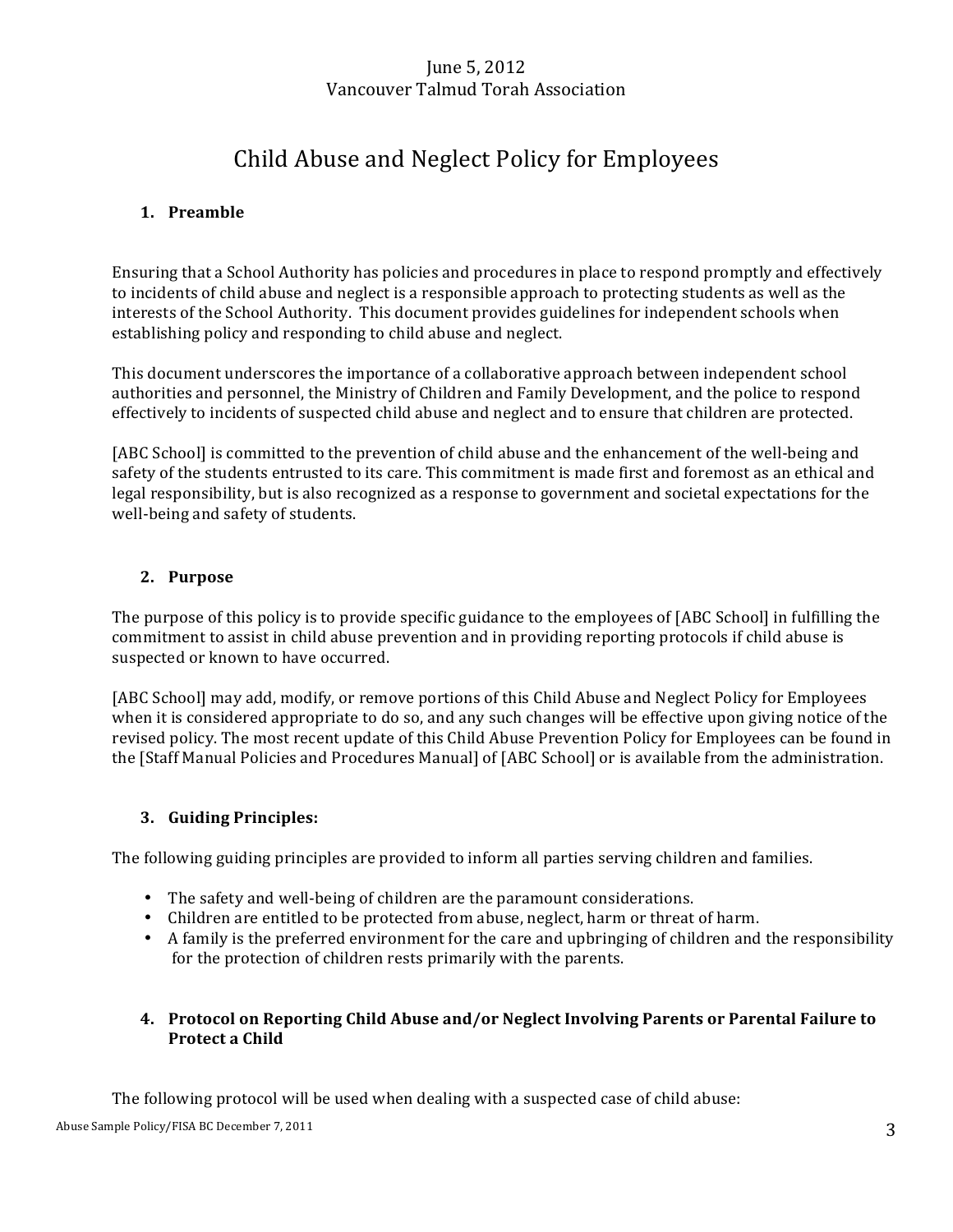- a) The school principal is designated as the "Appointed School Official (ASO)." All staff and volunteer personnel will be informed if a person other than the principal has been named as the Appointed School Official.
- b) Any school personnel who suspect or have information that a child is being abused or at risk of being abused, must promptly contact the Ministry of Children and Family Development (MCFD) or the Aboriginal Child and Family Services Agency (See Appendix A for contact information) AND the Appointed School Official. If the Appointed School Official is the alleged abuser, then school personnel, after reporting to the previously mentioned agencies, will report to the Superintendent, head, or chairperson of the Board of Directors governing the school.

It is the legal duty of all persons who have concerns that a child is being or is likely to be abused or neglected to report to the appropriate authorities, who will assess the report and, if appropriate, conduct an investigation. (CFCSA Section 13)

c) Anyone who has reason to believe that a child has been or is likely to be physically harmed, sexually abused or exploited, or neglected by a parent or guardian, or otherwise in need of protection as set out in Section 13 of the *Child, Family and Community Services Act* is legally responsible under Section 14 of the Act to report promptly to a child welfare worker. "*Reason* to believe" simply means that, based on what was seen or information received, a person believes a child has been or is likely to be at risk. The reporter need not be certain. It is the child welfare worker's job to determine whether abuse or neglect has occurred or is likely to occur.

School personnel, who are uncertain about their duty to report, will consult with a child welfare worker who can discuss the options and appropriate course of action (See Appendix A for contact information).

- d) The police must be contacted immediately if the child is in any immediate danger.
- e) School personnel will not contact the parents or guardians who may be involved in allegedly abusing the child; this is the responsibility of the child welfare worker.
- f) School personnel will cooperate fully with any resulting investigation, including assisting with the interviews of children and staff as necessary.
- g) The school will protect personal information regarding the investigation, including the reporter's identity, against improper or unauthorized disclosure or use. School personnel should not share information with outside agencies about child abuse investigations, particularly if the police are involved.
- h) The Appointed School Official will ensure that the school environment is safe during any investigation.
- i) School personnel will support students who are victims of child abuse or neglect.

## 5. Procedures Where Allegations of Child Abuse are Made Against Independent School Staff, **Volunteers, Contract Service Providers or Others in the School Setting**

According to the MCFD handbook, "The BC Handbook for Action on Child Abuse and Neglect - For Service Providers", p 32, "If the abuse occurs in a setting such as a school, youth custody or child care centre, the head of the organization is responsible for responding." It is the legal responsibility of school officials and employees to provide a safe learning environment for students. If the school officials and employees believe that a child is being abused or at risk, there is a legal duty to report the concern to the local child welfare worker and the police if the child is in imminent danger.

a. Independent School officials have the primary responsibility for dealing with allegations of child abuse involving independent school employees, volunteers, contract service providers, or others on independent school property or supervising an independent school activity outside of the school.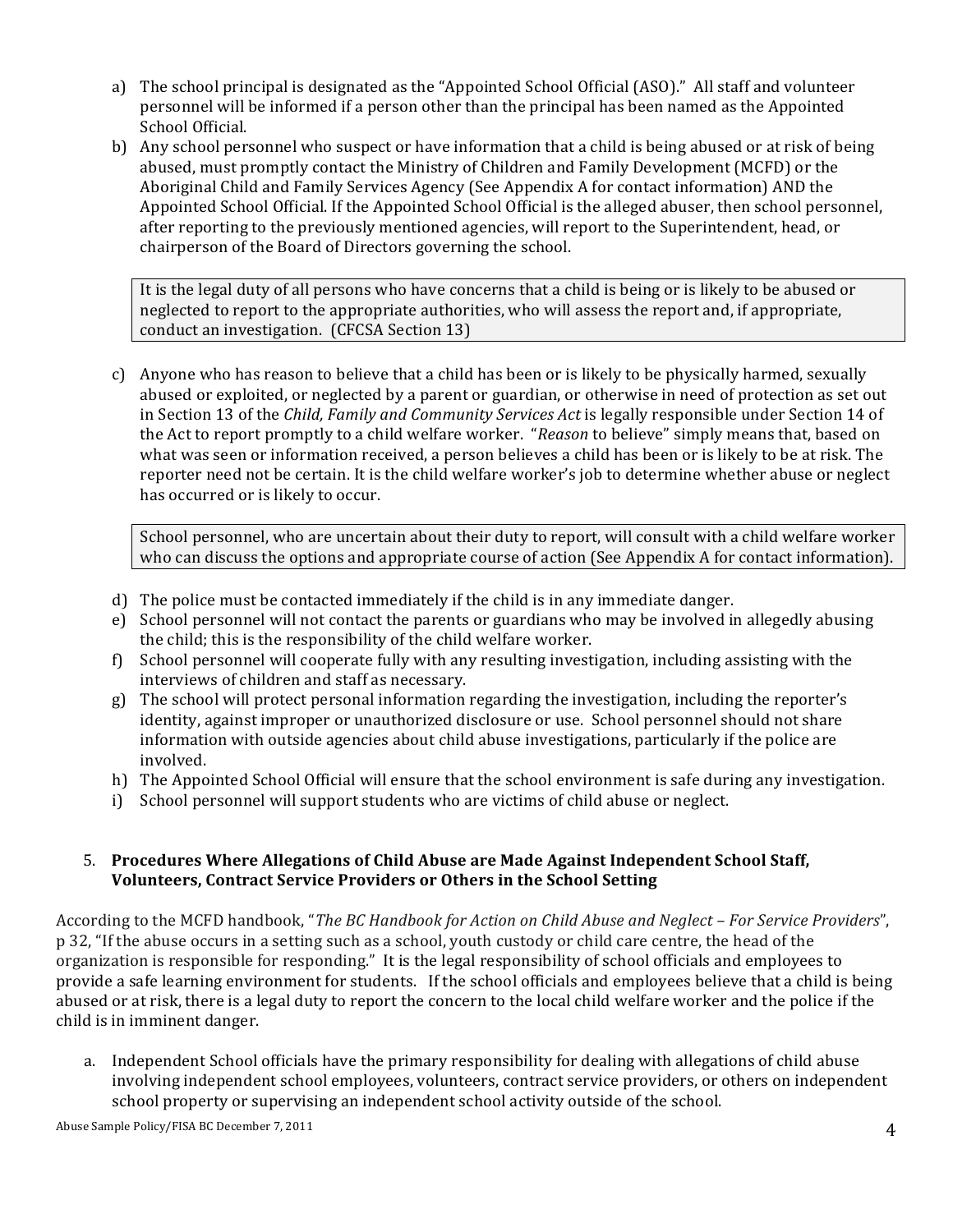i. Staff Member

Where there are allegations of child abuse by a school staff member, the principal or ASO is responsible to investigate the allegations and report the matter to a Child Welfare Worker if there is reason to believe that the child is in need of protection, or the police if there is reason to believe the child is in imminent danger or that a criminal offense has been committed. The principal has the authority under the Independent School Act (ISA), Section 7(2) (b) to suspend a school staff member whose presence threatens the safety and welfare of students.

ii. Volunteer

Where there are allegations of child abuse by a volunteer, the principal or ASO is responsible to investigate the allegations and report the matter to a Child Welfare Worker if there is reason to believe that the child is in need of protection, or the police if there is reason to believe the child is in imminent danger or that a criminal offense has been committed. The School Authority has the authority to issue a "No Trespass Order" prohibiting attendance at school by a volunteer whose presence threatens the safety and welfare of students.

iii. Contract Workers and Other Persons

Where there are allegations of child abuse by a contract worker or other person at school or at an independent school activity outside of the school, the principal or ASO is responsible to investigate the allegations and report the matter to a Child Welfare Worker if there is reason to believe that the child is in need of protection, or the police if there is reason to believe the child is in imminent danger or that a criminal offense has been committed. The School Authority has the authority to issue a "No Trespass Order" prohibiting from attending at the school a contract worker or other person whose presence threatens the safety and welfare of students.

School personnel, who are uncertain about their duty to report, are encouraged to consult with a child welfare worker who can discuss the options and appropriate course of action (See Appendix A for contact information).

b. School personnel who have reason to believe that another employee, volunteer, contract service provider or other person on school property or supervising an independent school activity outside of the school has abused a student, must report the incident or information to the school principal or Appointed School Official. It is the responsibility of the principal or ASO to investigate the allegations and, in collaboration with the school personnel, determine what action is required.

- d. In addition to the authority provided in the Independent School Act (ISA, (School ABC) has the following policy(s) dealing with professional misconduct of employees: (Cite the policy(s) by the independent school or association)
- e. Where there are allegations of child abuse by a staff member, volunteer, contract service provider or other persons, the School Authority has the authority to issue a "No Trespass Order" prohibiting the volunteer's attendance at school. The order, provided orally or in writing, to the volunteer, contracted service provider or other person, and copied to the police, must specify the date of issue, the reason for the order and the

c. Parents of children alleged to have been abused in the school setting must be informed by the principal or Appointed School Official of the allegations and the outcome of the school investigation, unless there are special circumstances, e.g., relating to a child protection or police investigation, or endangerment of the child.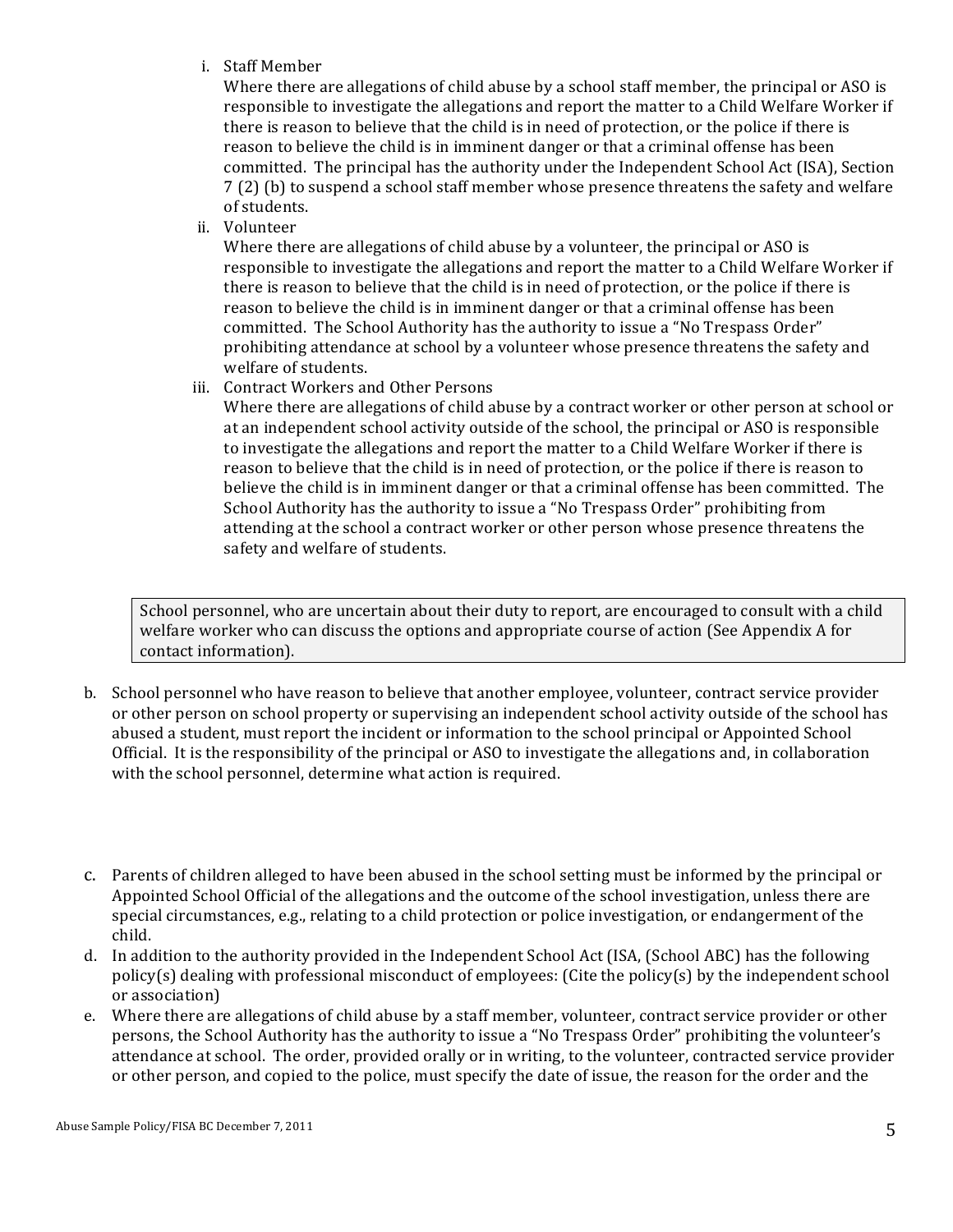termination date of the order (Such orders may be re-issued on an annual basis if required). This authority is provided under the Trespass Act, s.  $4(1)$ , (b)(c).

## Reporting to the Police

f. Not every incident that might constitute an offense if proven will warrant police involvement. School officials are expected to exercise judgment. Where there is reason to believe that the alleged child abuse by employees, volunteers, contract service providers or other persons may constitute a criminal offence warranting police involvement, the school official should consult with the police regarding the matter.

## Reporting to a Child Welfare Worker

g. Although the primary responsibility for dealing with abuse allegations involving independent school staff, volunteers or contract workers, rests with an independent school official, there may still be a need to report to a Child Welfare Worker. Where there is reason to believe that abuse or neglect has taken place outside the scope of the independent school investigation and the parent is unwilling or unable to protect the child, or there is reason to believe that the parent is unwilling or unable to protect the child with respect to the abuse that is the subject of the independent school investigation, a school official must report this to a Child Welfare Worker in accordance with the Child, Family and Community Service Act (CFCSA).

## **6. Duty to Report Professional Misconduct**

An authorized person (certificate holder or a person who holds a letter of permission), must promptly provide the commissioner a written and signed report if the authorized person has reason to believe that another authorized person has engaged in conduct that involves sexual abuse or sexual exploitation of a student (Teachers Act, s 38 (1)(b).

If a principal suspends, dismisses or disciplines an authorized person for misconduct that involves physical harm to a student or minor, or significant emotional harm to a student or minor, the principal must without delay send to the commissioner a report regarding the suspension, dismissal or disciplinary action (ISA s. 7.2).

If an authority suspends, dismisses or disciplines an authorized person, the authority must without delay notify the principal who must without delay report the matter to the commissioner (ISA s. 7.3).

## **7. Protocols on Relationships with Partner Agencies**

The school will obtain the names and contact information of local agencies that will provide assistance when dealing with child abuse and/or neglect. (Agencies and contact information are provided in Appendix A.)

The Appointed School Official will inform school staff of local protocols that are in place with MCFD or a Delegated Aboriginal Child and Family Services Agency, for cases of suspected child abuse and/or neglect. Police are contacted whenever there is a criminal investigation or the child is in immediate danger. Employees should become familiar with these protocols as outlined in Appendix A.

School personnel will promote a working relationship with the local MCFD and Police on reporting suspected cases of child abuse and/or neglect and cooperating with these parties in their response to reports. The school will identify personnel within MCFD who are able to support the school in training staff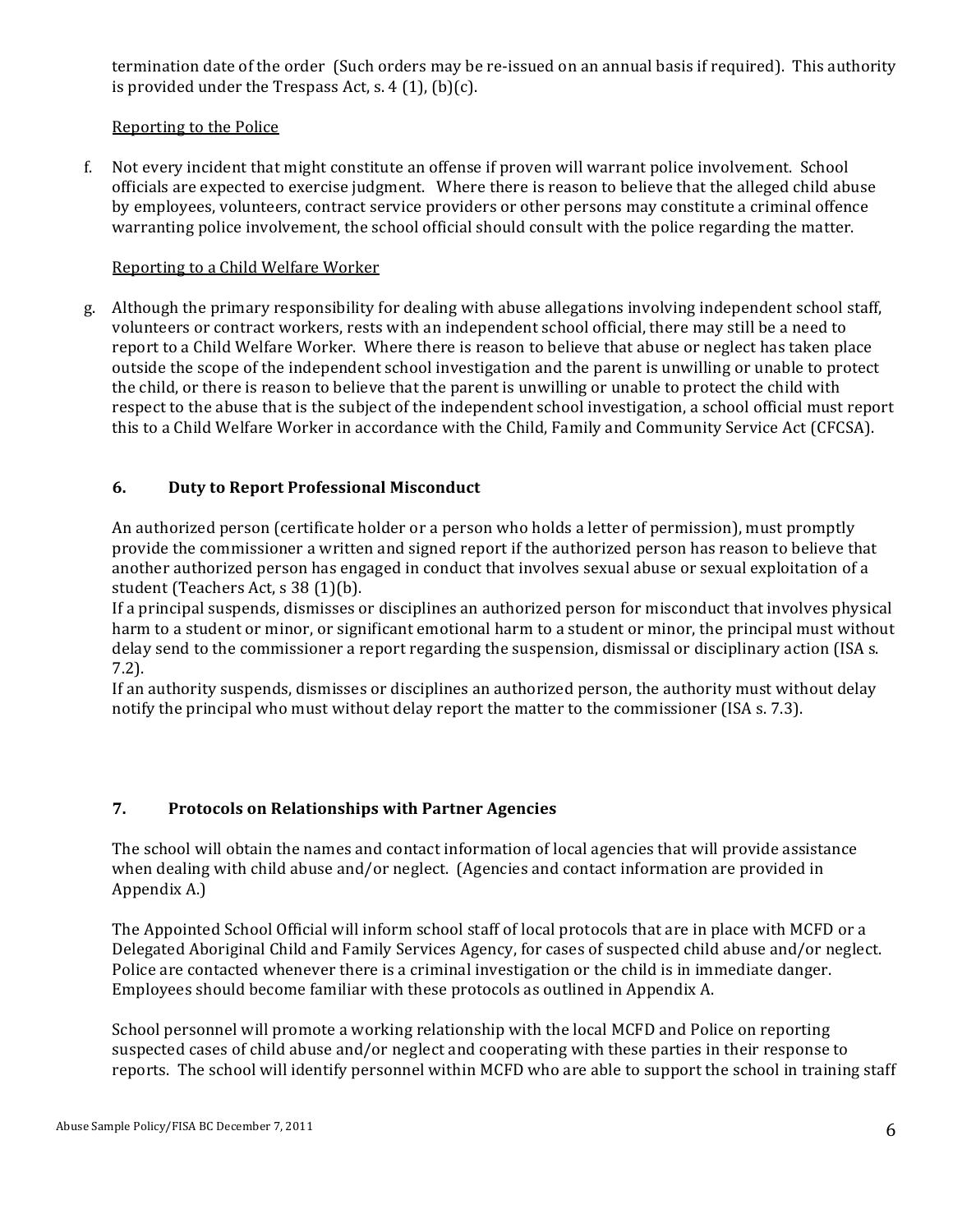to recognize signs of abuse, protect abused students and report abuse and neglect to the appropriate authorities.

## **8. Staff Training and Review**

The Appointed School Official will ensure that annual training is provided to all school personnel, contractors and volunteers who are working with children and ensure they are aware of and understand how to carry out their legal duty when responding to concerns about child abuse and/or neglect.

Training will include recognizing child abuse and/or neglect, what actions are required, prevention measures, reporting child abuse and/or neglect protocols, and everyone's legal responsibility if they suspect abuse and/or neglect of a child. (Specific information on child abuse and/or neglect is included under Appendix B.)

The authority/school will train school personnel on how to respond when concerns about child abuse and/or neglect arise. This information is available in *The BC Handbook for Action on Child Abuse and Neglect.*

The authority/school will annually review with school personnel the information on different types of child abuse, recognizing child abuse and/or neglect and types of disclosures that abused children may provide. This information is available in *The BC Handbook for Action on Child Abuse and Neglect,* pages 21 – 33.

The details of the annual training provided by the school will be found [*ABC School should fill in this section according to the school's cycle of annual in-service training for staff*].

# **QUICK REFERENCE**

| POSSIBLE INDICATORS OF CHILD ABUSE AND/OR NEGLECT                                      |
|----------------------------------------------------------------------------------------|
| Unexplained bruises, different coloured bruises, welts, cuts, burns, bite marks-       |
| especially on the face, lower back, thighs or upper arms                               |
| Unexplained fractures, repeated injuries over time                                     |
| Constant complaints such as sore throats or stomach aches that have no medical         |
| explanation                                                                            |
| Lack of proper hygiene, constant hunger, clothing inappropriate for weather conditions |
| Irritation, bruising, bleeding, pain or itching near genitals or anus                  |
| Bruises on breasts, buttocks, or thighs                                                |
| Sudden onset of nightmares, bedwetting, and/or fear of the dark                        |
| Cuts or sores on arms or legs                                                          |
| Self harming behaviours                                                                |
| Fear of going home, attempts to run away                                               |
| Sudden change in attitude towards someone previously liked and trusted                 |
| Expressing bizarre, sophisticated or unusual sexual knowledge not typical for age,     |
| language or play                                                                       |
| Becoming anxious and fearful after being outgoing and friendly                         |
| Expressing sadness, crying frequently, becoming depressed                              |

- Lacking friends or not participating in activities
- Irregular or non-attendance at school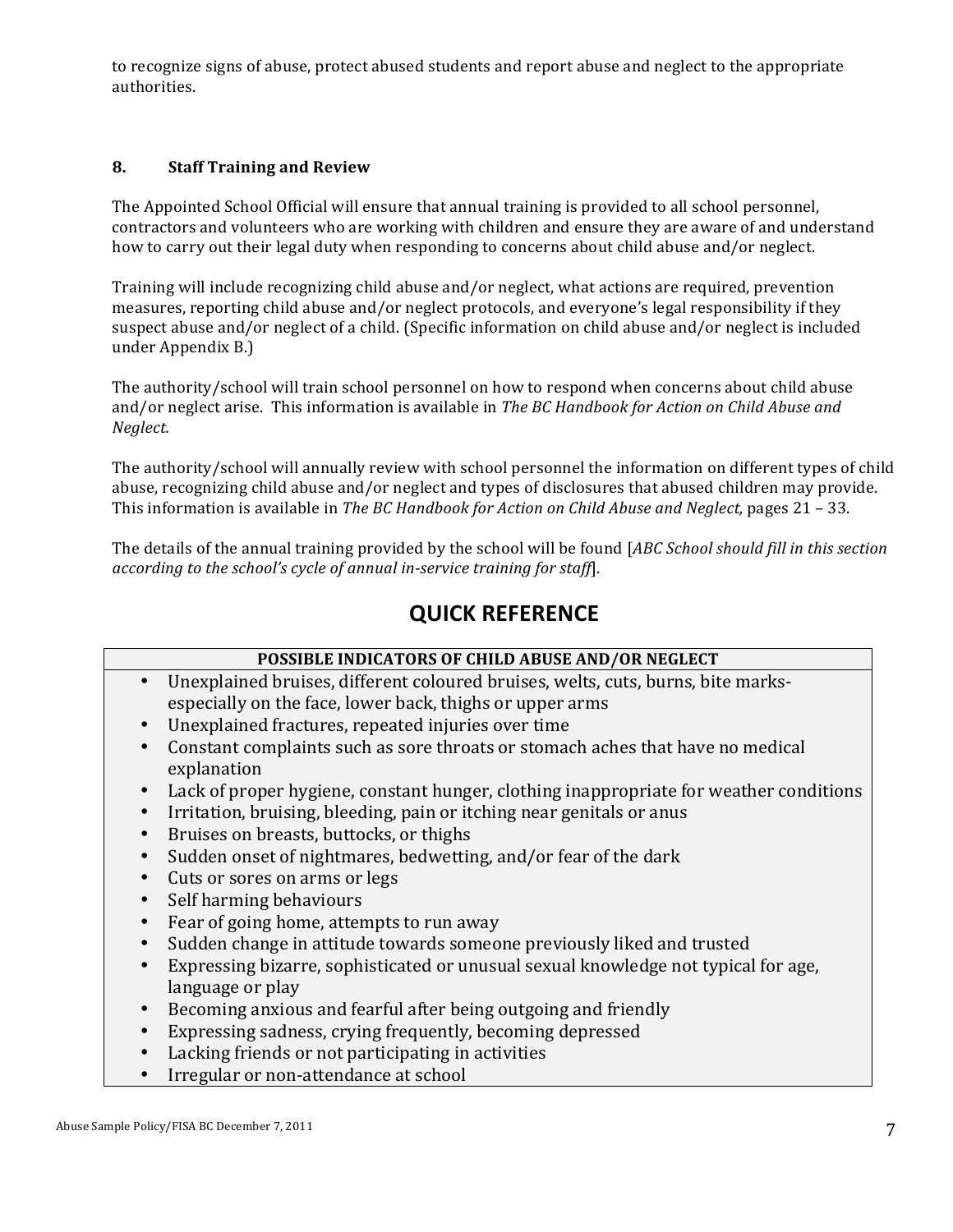## **Appendix A**

## **Contact Information for Partner Agencies with Respect to Child Abuse**

In the event of suspected child abuse and/or neglect, the individual learning of or suspecting abuse and/or neglect will contact one or more of the following agencies: Ministry of Children and Family Development (MCFD), the Delegated Aboriginal Child and Family Services Agencies, the Police if the child is in immediate danger and/or when a criminal offense is suspected. In a case where the disclosure suggests that the child is in immediate danger, the child is kept at the school until the police arrive.

If a child is in immediate danger, or if a criminal offense has occurred, is occurring, or is likely to **occur, call the police. Make a report to the child welfare worker at MCFD after you have called the police.**

**If the child is not in immediate danger, but you have reason to believe that he or she has been or is** likely to be abused or neglected, call a local child welfare worker at MCFD. Contact information is listed in Appendix A of this policy. If it is after hours and you are not sure whom to call, phone the **Helpline for Children toll free at 310-1234 (no area code) any time of day or night from anywhere in BC.**

FISA BC note to users of this Sample Policy: Schools must list the relevant numbers for their school jurisdiction, including contact information for the principal or Appointed School Official. Some schools may need to list several MCFD numbers to reflect the regional enrolment at the school.

1. To report a case of suspected abuse and neglect to the Ministry of Children and Family Development, please call the following number(s):

 $-$  MCFD (local office(s)):  $\_\_$  $-OR-$ 

- Aboriginal Child and Family Service Agency: \_\_\_\_\_\_\_\_\_\_\_\_\_\_\_\_\_\_\_\_\_\_\_\_\_\_\_\_\_\_\_\_\_\_\_

- 2. **After hours calls** to MCFD or Delegated Aboriginal Child and Family Service Agencies, please call:
	- In Vancouver, North Shore, Richmond 604 660 4927
	- In the Lower Mainland, Burnaby, Delta, Maple Ridge, Langley 604 660 8180
	- In any community of  $BC 18006639122$

-Or anytime from anywhere, toll free - 310-1234

To report a case of suspected abuse and neglect involving an Aboriginal student, please call 1800 663 7867 and ask for the Delegated Aboriginal Child and Family Services Agency nearest you.

3. To report that a child is in immediate danger and/or a criminal offence against a child has been or is likely to be committed, please call:

- Police: Contract the extension of the extended Emergency: 9-1-1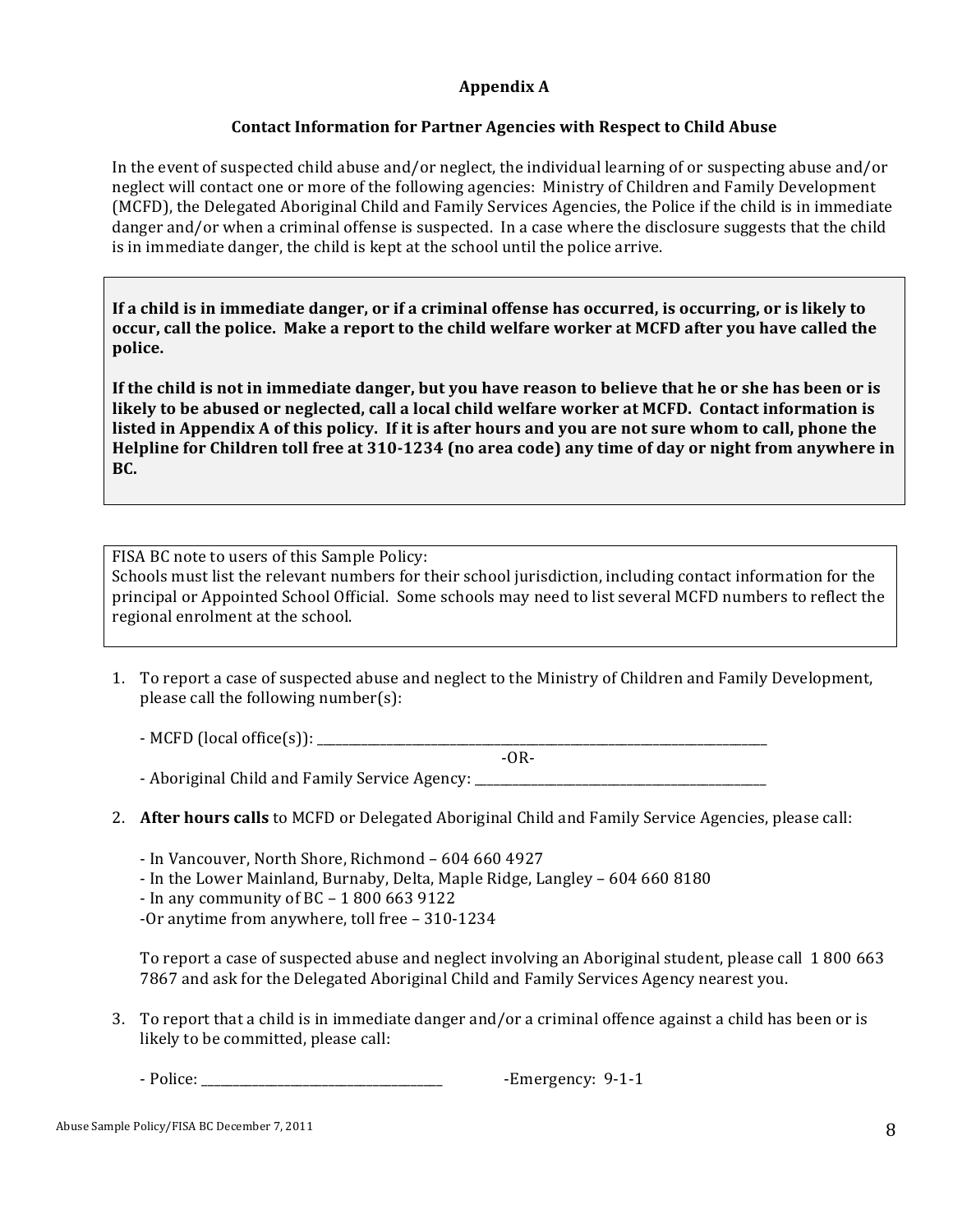## **Appendix B**

#### **Frequently Asked Questions**

## **1. WHAT IS CHILD ABUSE AND WHAT ARE THE POSSIBLE INDICATORS OF CHILD ABUSE AND/OR NEGLECT?**

Child abuse and/or neglect occurs with alarming frequency. As public awareness of the subject has grown, so has the number of reported and confirmed cases. The following definitions and possible indicators of abuse are adapted from *The BC Handbook for Action on Child Abuse and Neglect - For Service Providers.* 

#### **PHYSICAL ABUSE**

Physical abuse is a deliberate physical assault or action by a person that results in, or is likely to result in, physical harm to a child. It includes the use of unreasonable force to discipline a child or prevent a child from harming him/herself or others. The injuries sustained by the child may vary in severity and range from minor bruising, burns, welts or bite marks to major fractures of the bones or skull, to, in the most extreme cases, death.

| <b>POSSIBLE INDICATORS OF PHYSICAL ABUSE</b> |                                                                                                                                                                                                   |  |  |
|----------------------------------------------|---------------------------------------------------------------------------------------------------------------------------------------------------------------------------------------------------|--|--|
|                                              |                                                                                                                                                                                                   |  |  |
| <b>Physical Indicators</b>                   |                                                                                                                                                                                                   |  |  |
|                                              | any injury to an infant who is not yet mobile, especially head/facial<br>injuries                                                                                                                 |  |  |
|                                              | injuries to a toddler or older child for which there is no explanation, the<br>explanation does not fit with the injuries, or the story keeps changing<br>injuries at different stages of healing |  |  |
|                                              | injuries that have a pattern or look like they may have been caused by an<br>object (hand, stick, buckle, stove element)                                                                          |  |  |
|                                              | bruising in unusual places such as ears, trunk, neck or buttocks                                                                                                                                  |  |  |
| <b>Behavioural Indicators</b>                |                                                                                                                                                                                                   |  |  |
|                                              | afraid or reluctant to go home, or runs away                                                                                                                                                      |  |  |
| $\overline{\phantom{a}}$                     | shows unusual aggression, rages or tantrums                                                                                                                                                       |  |  |
|                                              | flinches when touched                                                                                                                                                                             |  |  |
|                                              | has changes in school performance and attendance                                                                                                                                                  |  |  |
|                                              | withdraws from family, friends and activities previously enjoyed                                                                                                                                  |  |  |
| $\overline{\phantom{a}}$                     | poor self-esteem (e.g. describes self as bad, feels punishment is deserved,                                                                                                                       |  |  |
|                                              | is very withdrawn)                                                                                                                                                                                |  |  |
| $\overline{\phantom{a}}$                     | suicidal thoughts or self-destructive behaviour (e.g. self-mutilation,<br>suicide attempt, extreme risk-taking behaviour)                                                                         |  |  |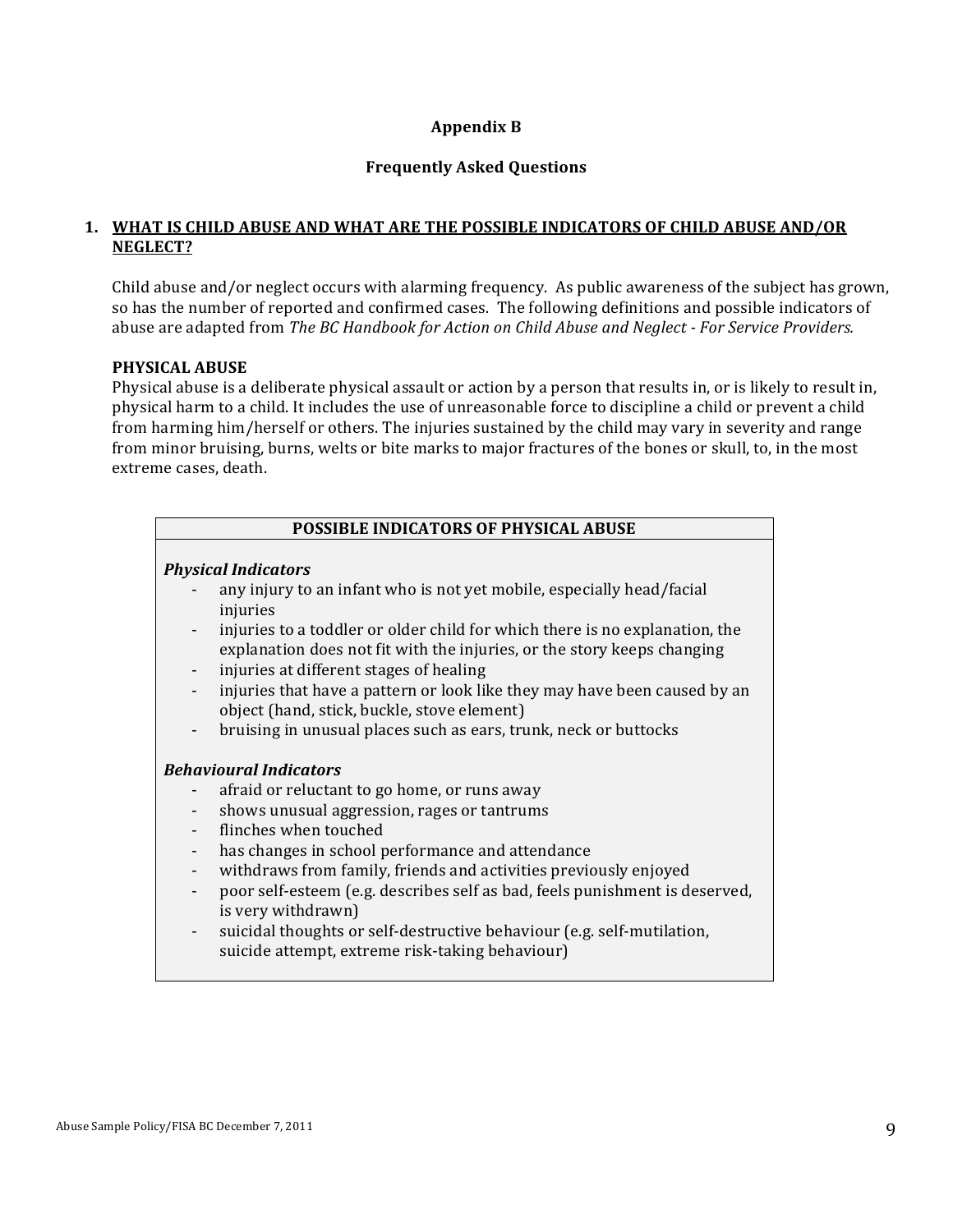#### **SEXUAL ABUSE**

Sexual abuse occurs when a child is used (or likely to be used) for the sexual gratification of another person. It includes:

- touching or invitation to touch for sexual purposes
- intercourse (vaginal, oral, or anal)
- menacing or threatening sexual acts, obscene gestures, obscene communications or stalking
- sexual references to the child's body/behaviour by words/gestures
- requests that the child expose their body for sexual purposes
- deliberate exposure of the child to sexual activity or material
- sexual aspects of organized or ritual abuse

#### **SEXUAL EXPLOITATION**

Sexual exploitation is a form of sexual abuse that occurs when a child engages in a sexual activity, usually through manipulation or coercion, in exchange for money, drugs, food, shelter or other considerations. Sexual activity includes:

- performing sexual acts
- sexually explicit activity for entertainment
- involvement with escort or massage parlour services
- appearing in pornographic images

Children living on the street are particularly vulnerable to exploitation. Children in the sex trade are not prostitutes or criminals. They are victims of abuse.

#### **POSSIBLE INDICATORS OF SEXUAL ABUSE AND EXPLOITATION**

#### *Physical Indicators*

- unexplained or persistent pain, bleeding or unusual discharge in the genital or anal area
- pregnancy
- sexually transmitted diseases

#### *Behavioural Indicators*

- engages in age-inappropriate sexual play or exhibits age-inappropriate sexual knowledge  $(e.g.$  through drawing or play)
- forces or coerces another child to engage in sexual play
- inserts objects into vagina or rectum
- directs sexually intrusive behaviour to adults
- has unexplained gifts, new clothes or money
- has changes in school performance and attendance
- is secretive about "new" friends, activities, phone calls or internet use
- has unexplained developmental setbacks (e.g. was toilet trained but reverts back)
- is involved in sexually exploitive activities, such as performing sex acts for money
- is involved in behaviours such as misuse of drug or alcohol, stealing, fire-setting
- flinches when touched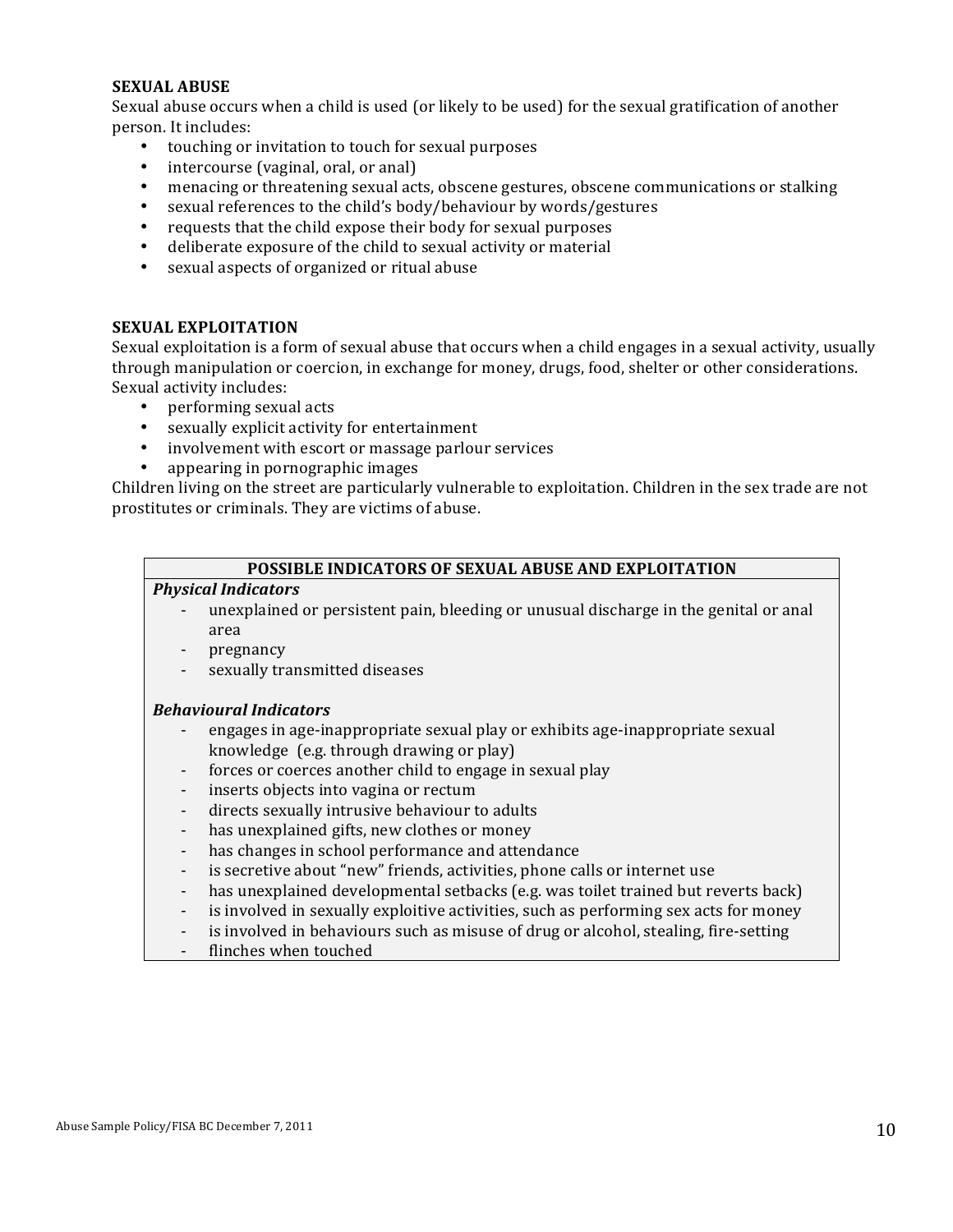#### **EMOTIONAL ABUSE**

This is the most difficult type of abuse to define and recognize. It may range from ignoring to habitually humiliating the child to withholding life-sustaining nurturing. Generally, it involves acts or omissions by those in contact with a child that are likely to have serious, negative emotional impacts. Emotional abuse may occur separately from, or along with, other forms of abuse and neglect. It includes the emotional harm caused by witnessing domestic violence. Emotional abuse can include a pattern of:

- scapegoating
- rejection
- verbal attacks on the child
- threats
- insults
- humiliation

## **Emotional harm**

When emotional abuse is chronic and persistent, it can result in emotional harm to the child. Under the *Child, Family and Community Service Act*, a child is defined as emotionally harmed if they demonstrate severe:

- anxiety
- depression
- withdrawal
- self-destructive or aggressive behaviour

#### **POSSIBLE INDICATORS OF EMOTIONAL ABUSE**

#### *Physical Indicators*

- bed-wetting and/or frequent diarrhea
- frequent psychosomatic complaints, headaches, nausea, abdominal pains

#### *Behavioural Indicators*

- mental or emotional development lags
- isolated and has no friends or complains of social isolation
- behaviours inappropriate for age
- fear of failure, overly high standards, reluctant to play
- fears consequences of actions, often leading to lying
- extreme withdrawal or aggressiveness, mood swings
- overly compliant, too well-mannered
- excessive neatness and cleanliness
- extreme attention-seeking behaviours
- poor peer relationships
- severe depression, suicidal ideation
- runaway attempts
- violence is a subject for art or writing
- forbidden contact with other children
- shows little anxiety toward strangers
- unusual severe anxiety or worries

#### **NEGLECT**

Neglect is failure to provide for a child's basic needs. It involves an act of omission by the parent or guardian, resulting in (or likely to result in) harm to the child. Neglect may include failure to provide food,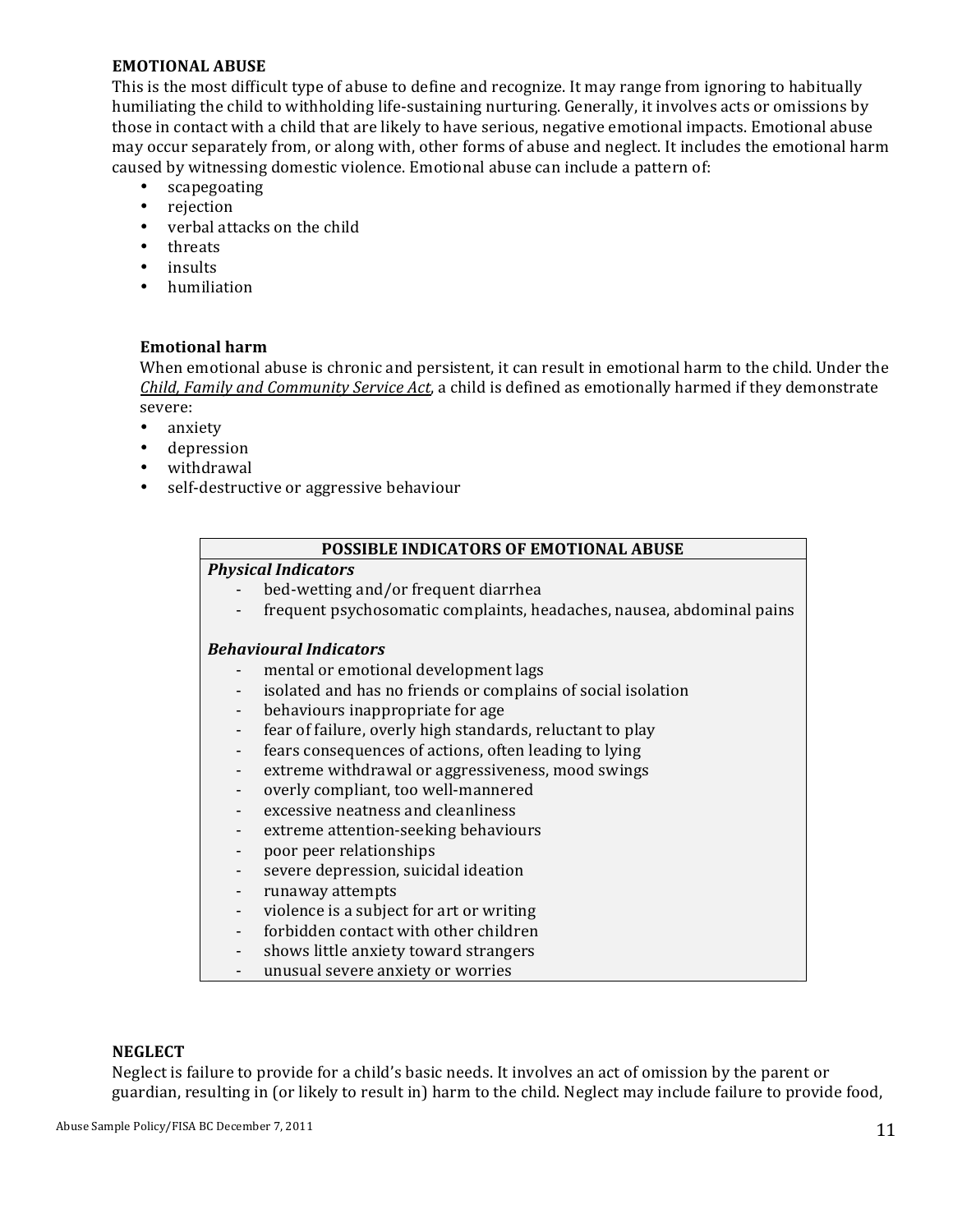shelter, basic health care, supervision or protection from risks, to the extent that the child's physical health, development or safety is, or is likely to be, harmed.

#### **POSSIBLE INDICATORS OF NEGLECT**

#### *Physical Indicators*

- injuries where medical care has been unusually delayed or avoided
- injuries resulting from a lack of supervision
- medical or dental needs that are consistently unattended to
- "failure to thrive" where no medical reason has been found
- clothing consistently inadequate for weather conditions
- persistent hunger
- poor or inadequate nutrition
- poor personal hygiene

#### *Behavioural Indicators*

- forages for, hoards or steals food
- developmental delay or setbacks related to a lack of stimulation
- poor school attendance
- inappropriately takes on a caregiver role for a parent or siblings
- tired or unable to concentrate at school
- appears sad or has flat affect
- reluctant to go home; speaks of being or appears to be left alone at home a lot, unsupervised
- is involved in behaviours such as misuse of drugs or alcohol, stealing, firesetting
- does not respond to affection or stimulation

#### 2. **UNDER WHAT CONDITIONS IS THERE A DUTY TO REPORT?**

Part 3, Section 13 of the *Child, Family and Community Services Act* 1996 (amended 2002) *clarifies when protection is needed:*

Section 13 (1) A child needs protection in the following circumstances:

- (a) if the child has been, or is likely to be, physically harmed by the child's parent;
- (b) if the child has been, or is likely to be, sexually abused or exploited by the child's parent;
- (c) if the child has been, or is likely to be, physically harmed, sexually abused or sexually exploited by another person and if the child's parent is unwilling or unable to protect the child:
- (d) if the child has been, or is likely to be, physically harmed because of neglect by the child's parent;
- (e) if the child is emotionally harmed by the parent's conduct;
- (f) if the child is deprived of necessary health care;
- $(g)$  if the child's development is likely to be seriously impaired by a treatable condition and the child's parent refuses to provide or consent to treatment;
- (h) if the child's parent is unable or unwilling to care for the child and has not made adequate provision for the child's care;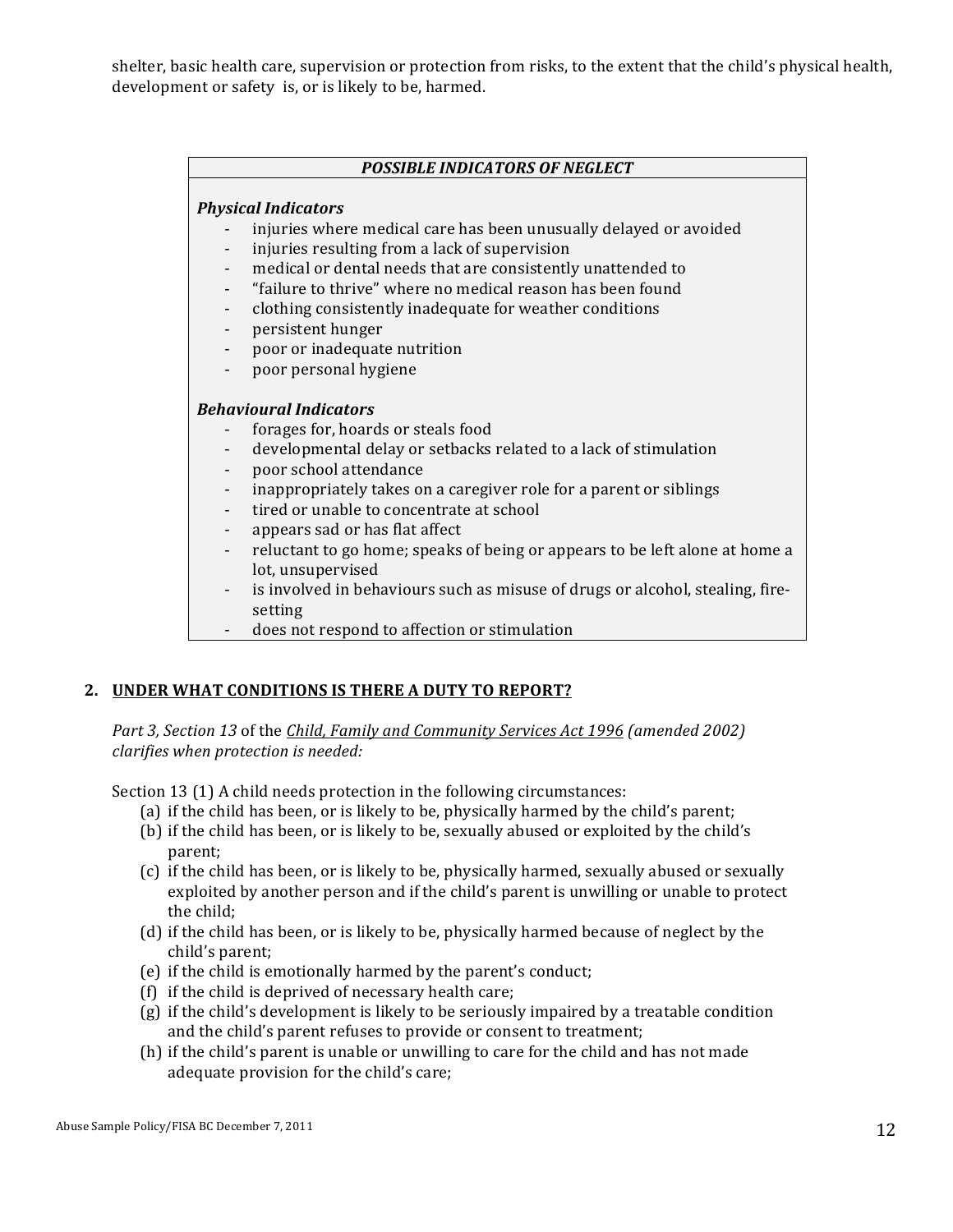- (i) if the child is or has been absent from home in circumstances that endanger the child's safety or well-being;
- (i) if the child's parent is dead and adequate provision has not been made for the child's care;
- (k) if the child has been abandoned and adequate provision has not been made for the child's care:
- (1) if the child is in the care of a director or another person by agreement and the child's parent is unwilling or unable to resume care when the agreement is no longer in force.

(1.1) For the purpose of *subsection(1)(b)* and *(c)* and *section*  $14(1)(a)$  but without limiting the meaning of "sexually abused" or "sexually exploited", a child has been or is likely to be sexually abused or sexually exploited if the child has been, or is likely to be,

(a) encouraged or helped to engage in prostitution, or

(b) coerced or inveigled into engaging in prostitution.

(2) For the purpose of *subsection*  $(1)(e)$ , a child is emotionally harmed if the child demonstrates severe

(a) anxiety,

(b) depression,

(c) withdrawal, or

(d) self-destructive or aggressive behaviour

## **3. WHAT SHOULD BE REPORTED?**

The person making the report does not need to have all of the following information before making a report, especially if the child is in immediate danger. Provide the information that you can and provide follow-up information as required.

When reporting suspected child abuse or neglect, the child welfare worker may ask about:

- The child's name, age, address, and phone number
- Any immediate concerns for the student's safety
- Why you believe the child needs protection
- Any statements or disclosures the student has made
- The alleged offender's name, address, and relationship to the child, if known.
- Any other children, such as siblings, who may be involved or at risk
- Any previous incidents or concerns for the child
- Any other relevant information such as the student's language, culture, disability or special needs

The *Child, Family and Community Service Act* (CFCSA) requires that anyone who has reason to believe that a child has been or is likely to be abused or neglected, or that the parent is unwilling or unable to protect the child, MUST report the suspected abuse or neglect to a child welfare worker or directly to the police if a child is in immediate danger. As "service providers," it is incumbent on all to be aware of and alert to signs of child abuse or neglect and to be knowledgeable about how to respond when concerns about child abuse or neglect arise.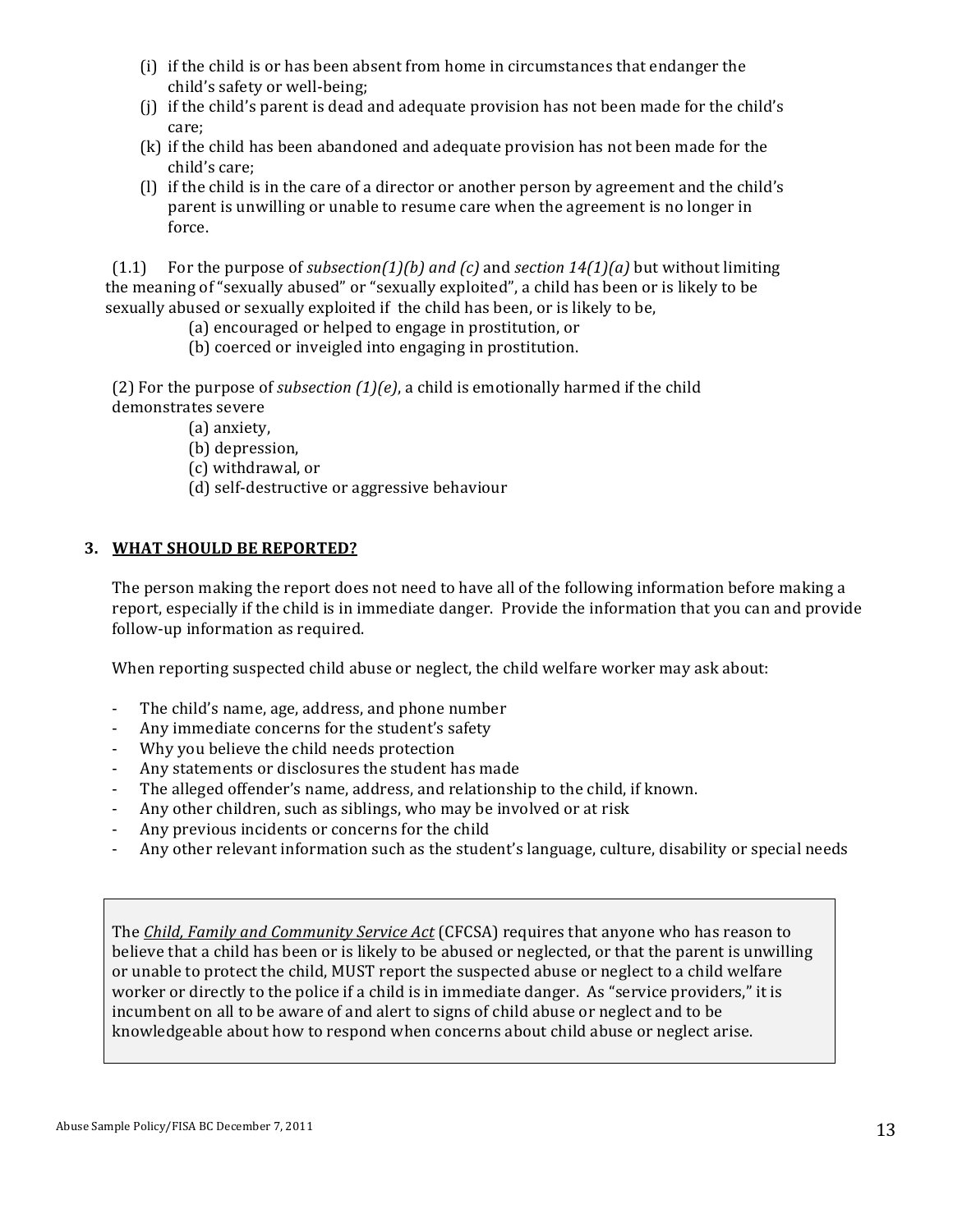## **Appendix C**

## **Legislation and Government Protocols**

The following legislation and protocols are in place to protect the safety and wellbeing of children:

- a) The *Child, Family and Community Service Act*, available online at www.qp.gov.bc.ca/statreg/stat/C/96046\_01.htm
- b) The *Criminal Code of Canada*, available online at http://laws.justice.gc.ca/en/C-46/
- c) *Freedom of Information and Protection of Privacy Act*, available online at http://www.bclaws.ca/EPLibraries/bclaws\_new/document/ID/freeside/96165\_01
- d) *Youth Criminal Justice Act*, available online www.justice.gc.ca
- e) *The BC Handbook for Action on Child Abuse and Neglect For Service Providers*, available online at www.mcf.gov.bc.ca/child\_protection/pdf/handbook\_action\_child\_abuse.pdf
- f) *Responding to Child Welfare Concerns Your Role in Knowing When and What to Report, available online* at http://www.mcf.gov.bc.ca/child\_protection/pdf/child\_welfare\_your\_role.pdf